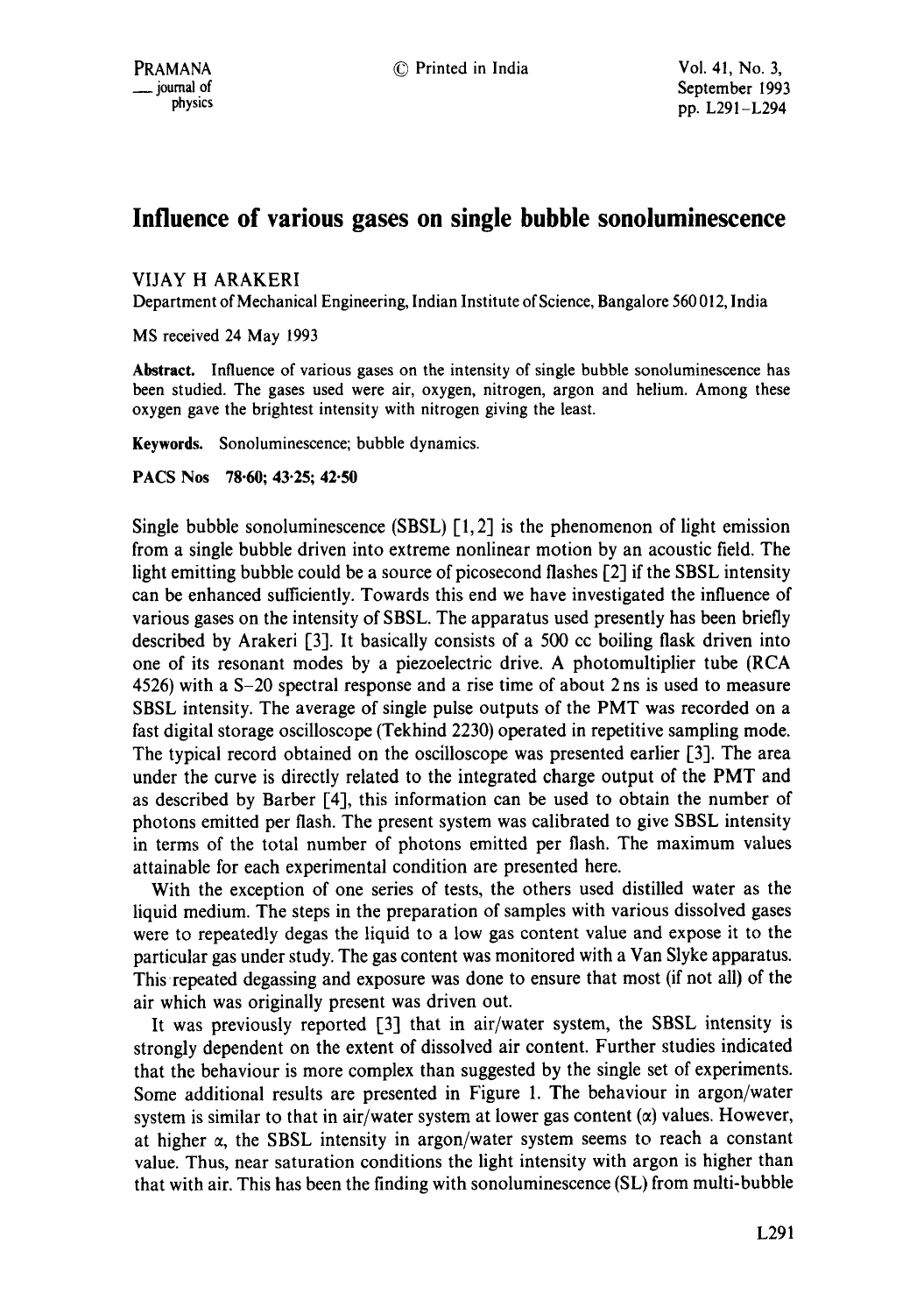*Vijay H Arakeri* 



Figure 1. Effect of dissolved air concentration on single bubble sonoluminescence intensity.  $\frac{1}{\sqrt{20}}$  air/water (Arakeri [3]),  $\circ$  argon/water,  $\triangle$  air/20% glycerinewater.  $T = 20 \pm 1$ °C.

cavitation fields [5, 6]. In contrast to air and argon/water systems a surprising finding was that with air/20 per cent glycerine-in-water-solution system, the SBSL intensity hardly changed with  $\alpha$  (Figure 1). The presently measured SBSL intensity with this system is near  $0.6 \times 10^5$  photons per flash. In comparison, Barber and Putterman [2] have measured an intensity of about  $0.8 \times 10^5$  photons per flash in 25 per cent glycerine-in-water-solution at a frequency of about 30 kHz which is close to our operating frequency. Considering the differences in the apparatus including variations in PMT response, the agreement between the two measurements can be considered to be good. The presently observed difference in the behaviour of air/water and air/glycerine solution systems is quite puzzling. One observation could be relevant here; in the case of air/water system the SBSL was found to be absolutely steady; whereas, with air/glycerine solution system the SBSL would blink i.e. it would go on and off every few seconds. This fact has also been reported by Barber and Putterman [2]. In view of this, water was selected as the liquid medium for further tests.

It has already been noted that SBSL intensity depends on  $\alpha$ ; in addition, Hiller *et al*  $[7]$  have shown that SBSL intensity is also dependent on temperature, T. Comparison of results shows that the latter dependence is stronger than the former, in the sense that SBSL intensity can vary much more for  $1^{\circ}$ C change in T than for 1 ppm change in  $\alpha$ . For this reason, the influence of various gases on SBSL intensity was studied by varying the sample temperature with a fixed initial value of dissolved gas content of about 5-6 ppm for all the tests. The results are presented in figure 2. It is clear that with oxygen, the SBSL intensity is the maximum and with nitrogen the minimum.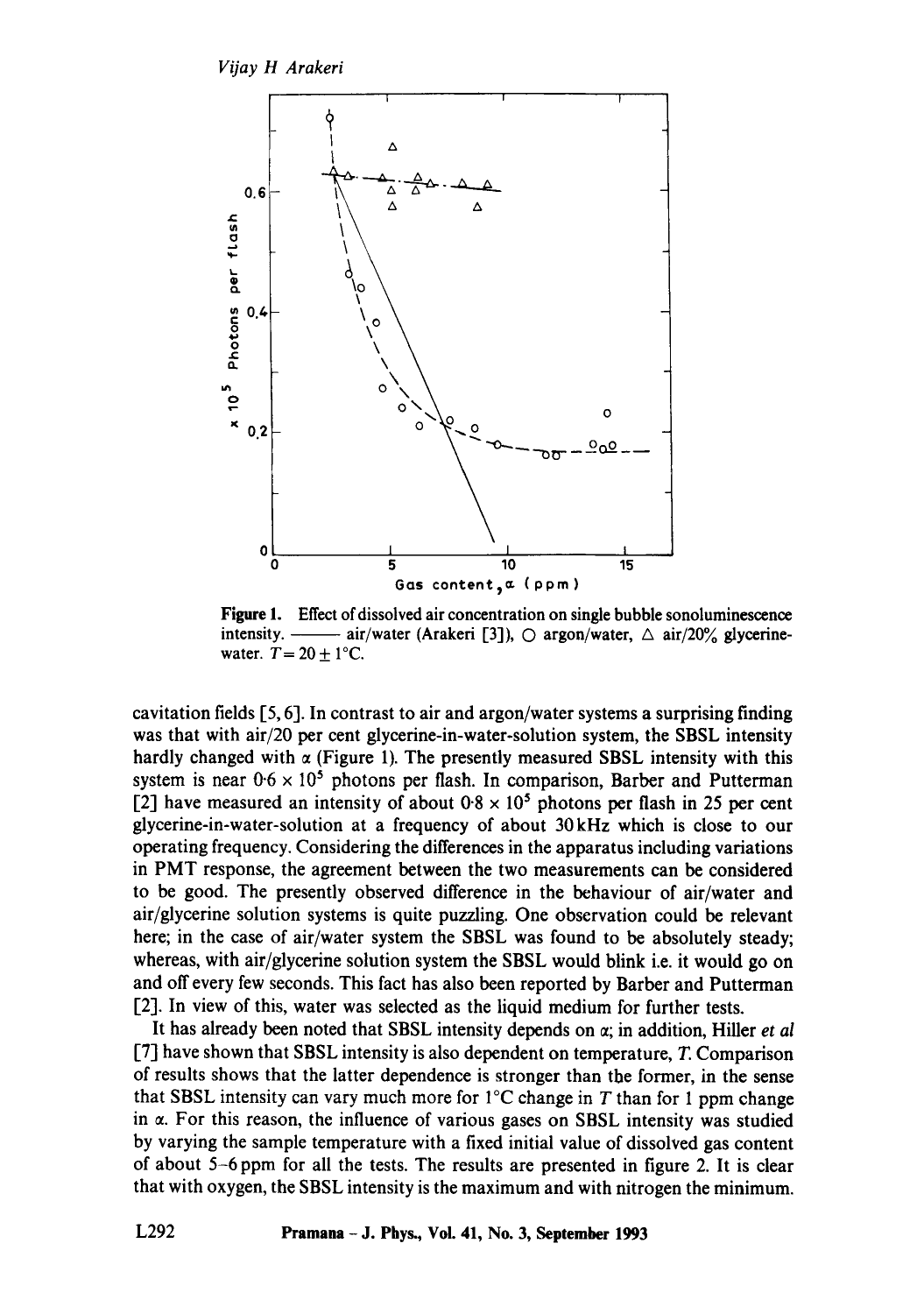*Gases on sonoluminescence* 



Figure 2. Influence of various gases on maximum single bubble sonoluminescence intensity in water at different temperatures.  $\bullet$  air,  $\bullet$  oxygen,  $\triangle$  argon,  $\blacksquare$  helium,  $\times$  nitrogen. Solid line is mean through air data.  $\alpha = 5$ –6 ppm. The intensity levels with air above are significantly lower than those reported in [7] since in the present apparatus most of the ultraviolet rays are cut-off.

The monoatomic gases argon and helium with higher  $\gamma$  values show lower intensities than air or oxygen. Close observation of bubble behaviour under light emitting conditions showed that the motion was steady and fixed with air,  $O_2$  and  $N_2$ ; whereas, it was unsteady with Ar and also with He bubbles. This may partly explain the observed relatively low values of SBSL intensity in the case of He. The intensity difference between the  $O_2$  and  $N_2$  bubbles is quite significant and is genuinely associated with internal dynamics since the bubble behaviour appeared very similar. In fact additional tests were carried out with  $O_2$  and  $N_2$  bubbles at higher dissolved gas concentration. In the case of  $O_2$  with  $\alpha = 14$  ppm, the intensity levels were similar to those for  $\alpha = 5$ -6 ppm and are presented in figure 2. On the other hand with N<sub>2</sub> and  $\alpha = 9.5$  ppm, *no* emission could be detected within a temperature range of 10 to 20°C of the liquid. It may be possible that the emission band was outside the S-20 spectral range. Present observations do suggest that closer examination of the  $O<sub>2</sub>$ and  $N_2$  bubble behaviour with laser light scattering [1, 8] technique and SL spectrum measurement [7] could be very useful.

Previously, influence of various gases on SL from multi-bubble cavitation fields has been investigated [5], including detailed SL spectrum measurements by Sehgal *et al* [6]. However, all of these measurements have been limited to near saturation conditions and hence direct comparison of present finding in figure 2 with these may not be appropriate. In addition it is not clear whether the phenomenon of SBSL and SL from multi-bubble cavitation fields are similar.